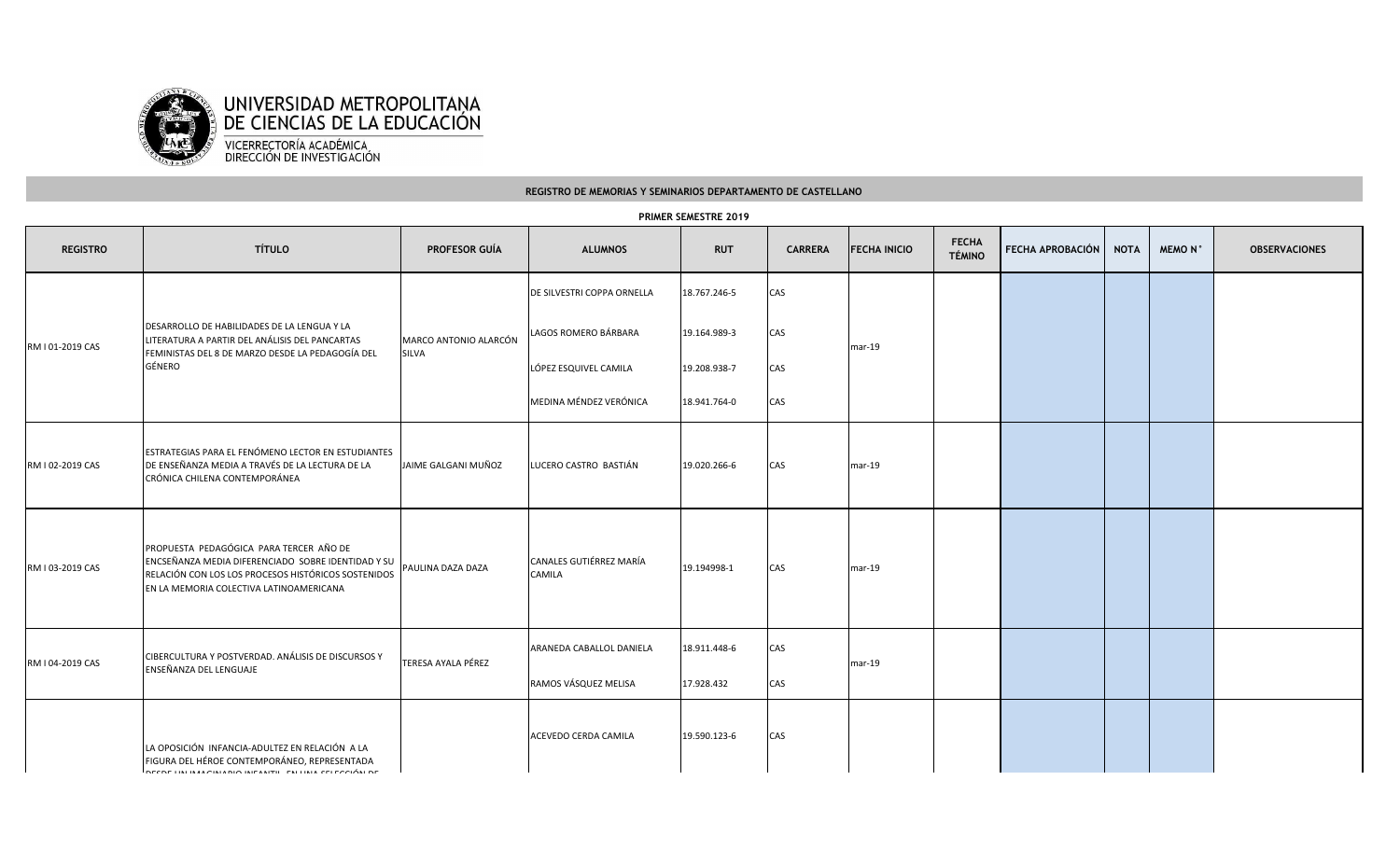| USO DE FIGURAS RETÓRICAS EN EL RELATO FUTBOLÍSTICO                                                                                                                                                                |  |                             |
|-------------------------------------------------------------------------------------------------------------------------------------------------------------------------------------------------------------------|--|-----------------------------|
| RM I 06-2018 CAS<br>CRISTIAN RODRÍGUEZ MEZA<br>18.395.556-K<br>CAS<br>HEVIA PELLEGRIN VALENTINA<br>mar-19<br>RADIAL                                                                                               |  |                             |
| EL MAR COMO REPRESENTACIÓN DE LA VIDA Y LA MUERTE<br>CRISTIAN RODRÍGUEZ MEZA<br>CASTILLO MANSILLA VÍCTOR<br>CAS<br>RM I 07-2019 CAS<br>18.060.388-3<br>mar-19<br>EN LA OBRA TIERRA DEL FUEGO DE FRANCISCO COLOANE |  |                             |
| CAS<br>CAYUPE SOTO YARITZA<br>19.573.746-0                                                                                                                                                                        |  |                             |
| LA MULTIMODALIDAD COMO HERRAMIENTA DIDÁCTICA<br><b>GAJARDO REYES CECILIA</b><br>19.362.210-0<br>CAS<br>FACILITADORA PARA EL DESARROLLO DE HABILIDADES<br>RM I 08-2019 CAS<br>TERESA AYALA PÉREZ<br>mar-19         |  | <b>CON FECHA 28-05-2019</b> |
| CONGNITIVAS DE NIVEL SUPERIOR EN LA ENSEÑANZA DE LA<br>LENGUA Y DE LA LITERATURA.<br>GONZÁLEZ BAFFREY MICHELLE<br>19.096.562-7<br>CAS                                                                             |  | MODIFICA TÍTULO. MEMO 195   |
| CAS<br><b>INZUNZA CARES JAVIERA</b><br>19.729.372-1                                                                                                                                                               |  |                             |
| CAS<br>ARANCIBIA VELASTEGUI VERÓNICA 19.082.066-1                                                                                                                                                                 |  |                             |
| CAMPOS RAMÍREZ NICOLE<br>19.186.053-5<br>CAS                                                                                                                                                                      |  |                             |
| CHÁVEZ ALEGRÍA JAVIERA<br>17.308.244-4<br>CAS                                                                                                                                                                     |  |                             |
| <b>CUBILLOS NARVÁEZ NAHIOMY</b><br>16.914.256-4<br>CAS<br>LENGUAJE DE GÉNERO: CREACIÓN DE REALIDADES EN                                                                                                           |  |                             |
| NOVELAS CHILENAS CONTEMPORÁNEAS Y SU VINCULARCIÓN CARMEN BALART CARMONA<br>RS I 09-2019 CAS<br>mar-19<br>mar-20<br>17.679.529-8<br>CAS<br>FUENTES TOLOZA CATALINA<br>CON EL AULA ESCOLAR                          |  |                             |
| GONZÁLEZ SOLAR DOMINIQUE<br>18.928.194-3<br>CAS                                                                                                                                                                   |  |                             |
| CAS<br>JEREZ VEGA NICOLE<br>19.184.155-7                                                                                                                                                                          |  |                             |
| PÉREZ MAULÉN NATHALIA<br>18.835.498-K<br>CAS                                                                                                                                                                      |  |                             |